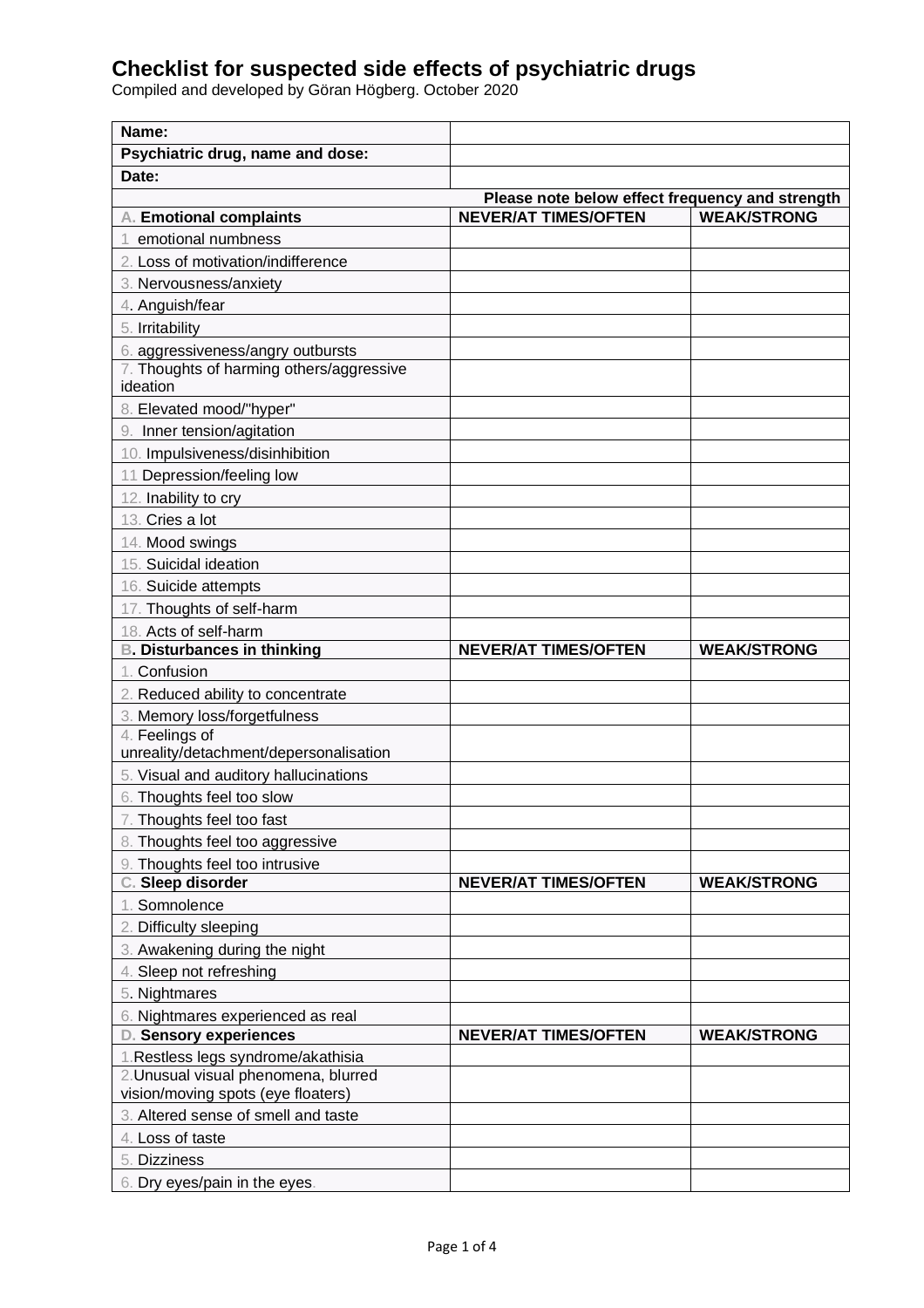Compiled and developed by Göran Högberg. October 2020

| 7. Tingling sensations                                        |                             |                    |
|---------------------------------------------------------------|-----------------------------|--------------------|
| 8. Diminished sense of touch                                  |                             |                    |
| <b>E. Sexual problems</b>                                     | <b>NEVER/AT TIMES/OFTEN</b> | <b>WEAK/STRONG</b> |
| 1. Diminished desire                                          |                             |                    |
| 2. Poor vaginal lubrication/erectile dysfunction              |                             |                    |
| 3. Difficulty or failure to reach orgasm                      |                             |                    |
| F. Muscles, joints, movements and                             | <b>NEVER/AT TIMES/OFTEN</b> | <b>WEAK/STRONG</b> |
| skeleton                                                      |                             |                    |
| 1. Shaking/tremor                                             |                             |                    |
| 2. Muscle aches/pains                                         |                             |                    |
| 3. Muscle tension/stiffness                                   |                             |                    |
| 4. Muscular weakness                                          |                             |                    |
| 5. Muscle cramps/spasms/twitching                             |                             |                    |
| 6. Uncontrollable mouth/tongue movements                      |                             |                    |
| 7. Painful joints                                             |                             |                    |
| 8. Weak bones/fractures                                       |                             |                    |
| 9. Unsteady gait/coordination difficulties                    |                             |                    |
| <b>G. Alcohol problems</b>                                    | <b>NEVER/AT TIMES/OFTEN</b> | <b>WEAK/STRONG</b> |
| 1. Memory loss associated with intake of                      |                             |                    |
| alcohol, even at low levels                                   |                             |                    |
| 2. Memory loss associated with destructive<br>behaviour       |                             |                    |
|                                                               |                             |                    |
| 3. Increased craving for alcohol<br>H. Other somatic symptoms | <b>NEVER/AT TIMES/OFTEN</b> | <b>WEAK/STRONG</b> |
| 1. Flu-like symptoms/chills                                   |                             |                    |
| 2. Fatigue/tiredness                                          |                             |                    |
| 3. Headaches                                                  |                             |                    |
|                                                               |                             |                    |
| 4. Sweating                                                   |                             |                    |
| 5. Heart palpitations                                         |                             |                    |
| 6. Increased thirst/ frequent urination                       |                             |                    |
| 7. Increased tendency to bleeding/bruising                    |                             |                    |
| 8. Menstrual problems                                         |                             |                    |
| 9. Rashes/acne                                                |                             |                    |
| $10.F$ its                                                    |                             |                    |
| 11. Coughing/breathing problems                               |                             |                    |
| <b>Gastrointestinal problems</b>                              | <b>NEVER/AT TIMES/OFTEN</b> | <b>WEAK/STRONG</b> |
| 1. Nausea                                                     |                             |                    |
| 2. Vomiting                                                   |                             |                    |
| 3. Stomach ache                                               |                             |                    |
| 4. Constipation                                               |                             |                    |
| 5. Diarrhoea                                                  |                             |                    |
| 6. Too much/too little appetite                               |                             |                    |
| J. Some phenomena sometimes associated<br>with withdrawal     | <b>NEVER/AT TIMES/OFTEN</b> | <b>WEAK/STRONG</b> |
| 1. Electrical shock sensations in the body or                 |                             |                    |
| head                                                          |                             |                    |
| 2. Ringing or other noises in the ears                        |                             |                    |
| 3. Hypersensitivity to sensory impressions                    |                             |                    |
| such as touch, sight, hearing                                 |                             |                    |
| 4. Hypersensitivity to thoughts                               |                             |                    |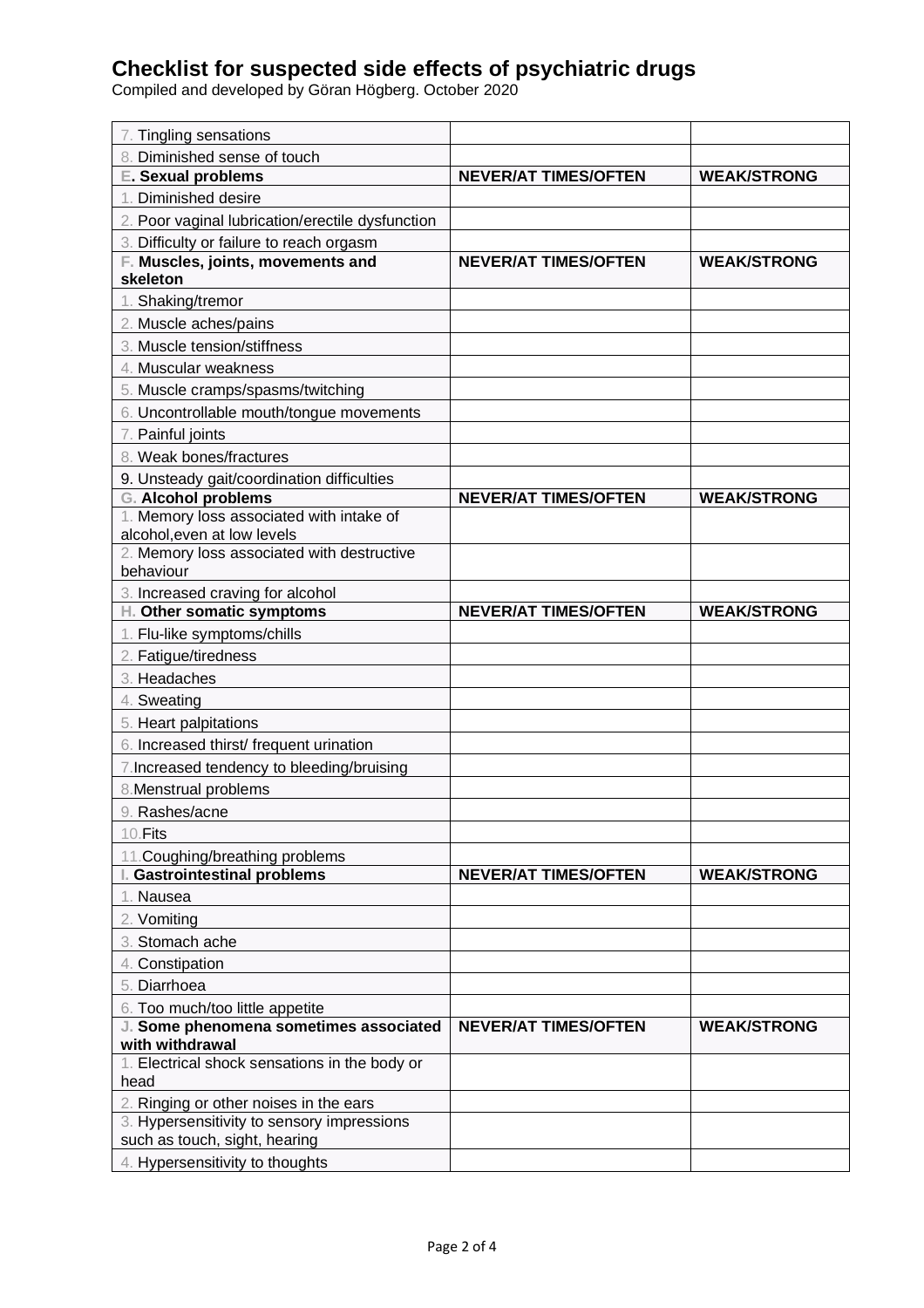Compiled and developed by Göran Högberg. October 2020

| 5. Hypersensitivity to feelings/sense of lacking<br>skin, great vulnerability |  |
|-------------------------------------------------------------------------------|--|
| 6. Sexual/genital hypersensitivity                                            |  |
| 7. Premature ejaculation                                                      |  |
| 8. Chronic sexual disability after withdrawal                                 |  |
| 9. Difficulties coming off medications                                        |  |

| K. Abnormal test results test results/medical examinations |  | No |
|------------------------------------------------------------|--|----|
| 1. Low sodium level, can be a mild or a serious symptom    |  |    |
| 2. Weak bone structure ascertained by DEXA                 |  |    |
| 3. Prolonged QT-interval on ECG                            |  |    |
| 4. Weight gain                                             |  |    |
| Increased blood pressure<br>4.                             |  |    |

**Other complaints and/or new positive change:**

**Please describe how you are doing in general:**

**How would you summarize the effects of your medication?**

**How would you describe the quality of your care with regard to medications?**